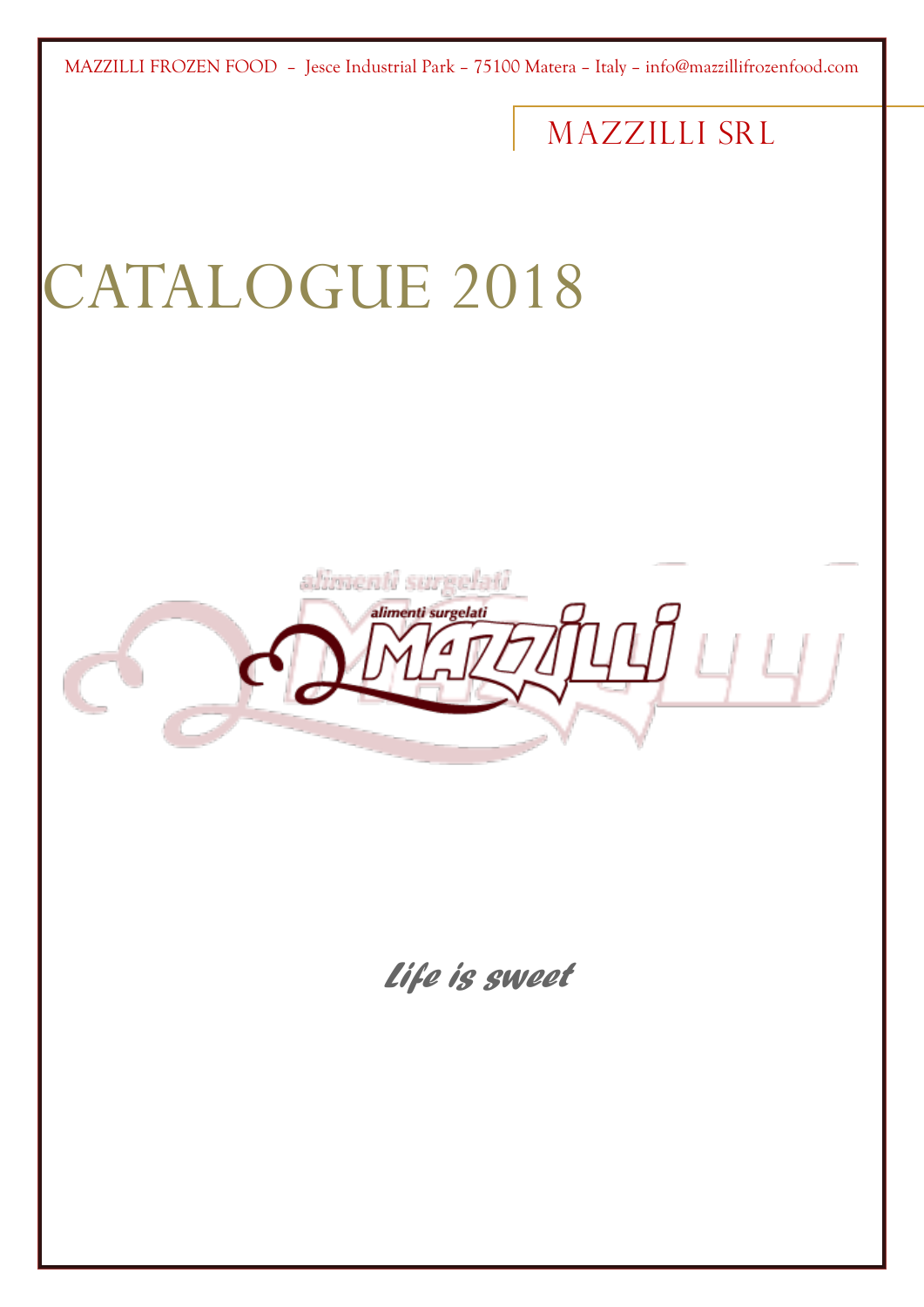MAZZILLI FROZEN FOOD – Jesce Industrial Park – 75100 Matera – Italy – info@mazzillifrozenfood.comalimenti surgelati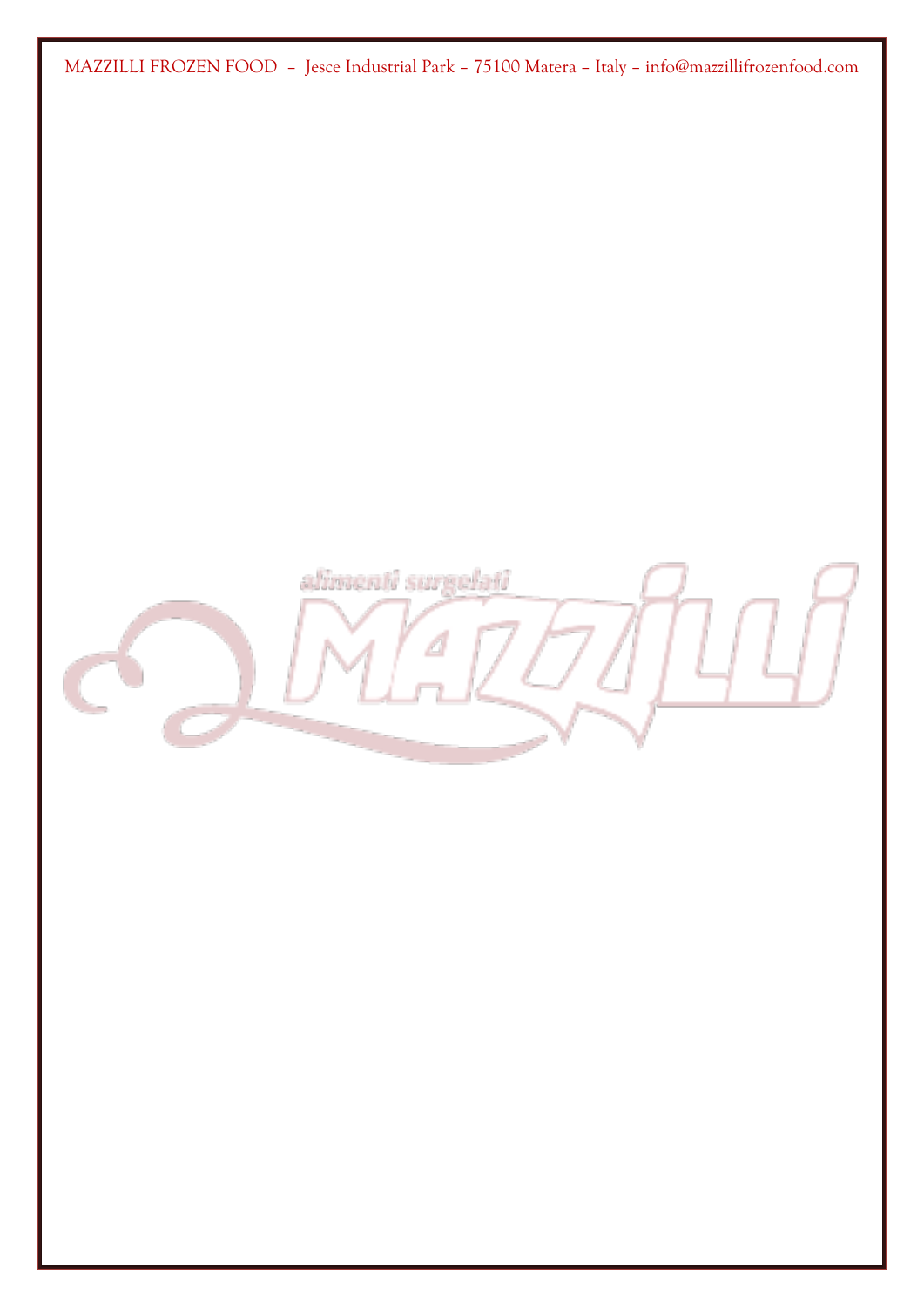

alimenti surgelati

### Available types: **EMPTY CROISSANT**

Classic Straight To Raise (75 gr)

Mini To Raise (35 gr)

Empty Straight Oven Ready (80 gr.)

Empty Vegan Straight O.R. (80 gr. )

Empty Mini O.R. (35 gr.)

Savoury Empty Mini O.R. (35 gr.)

Savoury Empty Mini covered with Sesame Seeds O.R. (35 gr.)

Curved Empty O.R. (80 gr.)

Curved Empty Glazed O.R. (80 gr.)

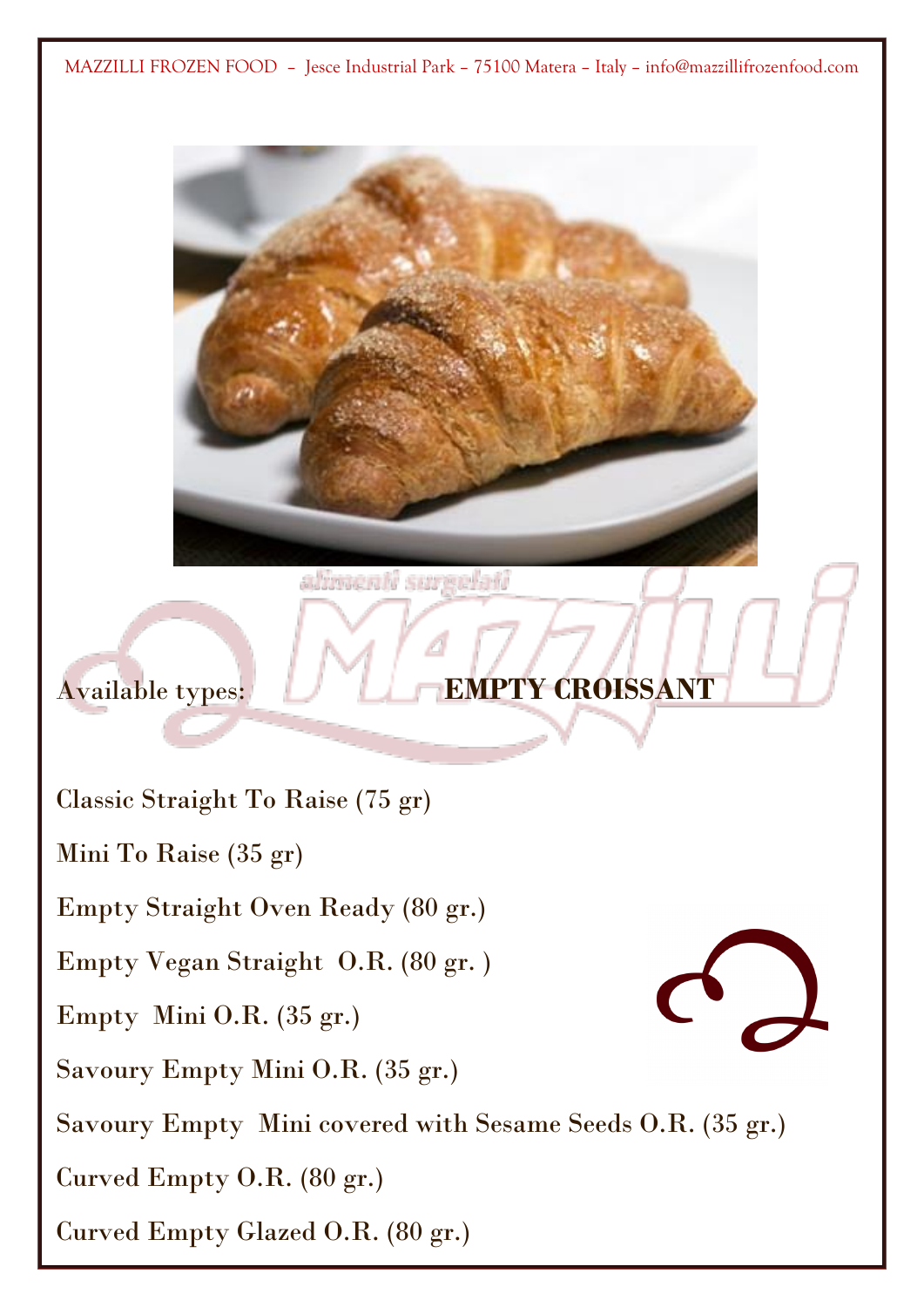

alimenti surgelati

# Available Types: **CRÈME PÂTISSIÈRE CROISSANT**

Classic Straight Creme Patissiere "To Raise"(85 gr.)

Mini Creme Patissiere Oven Ready (43 gr.)

Classic Straight Creme Patissiere O.R. (95 gr.)

Straight Double Filling Creme Patissiere / Sour Cherry O.R.(95 gr.)

Straight Super Creme Patissiere O.R. (100 gr.)

Curved Creme Patissiere O.R. (95 gr.)

Curved Glazed Super Creme Patissiere O.R. (100 gr.)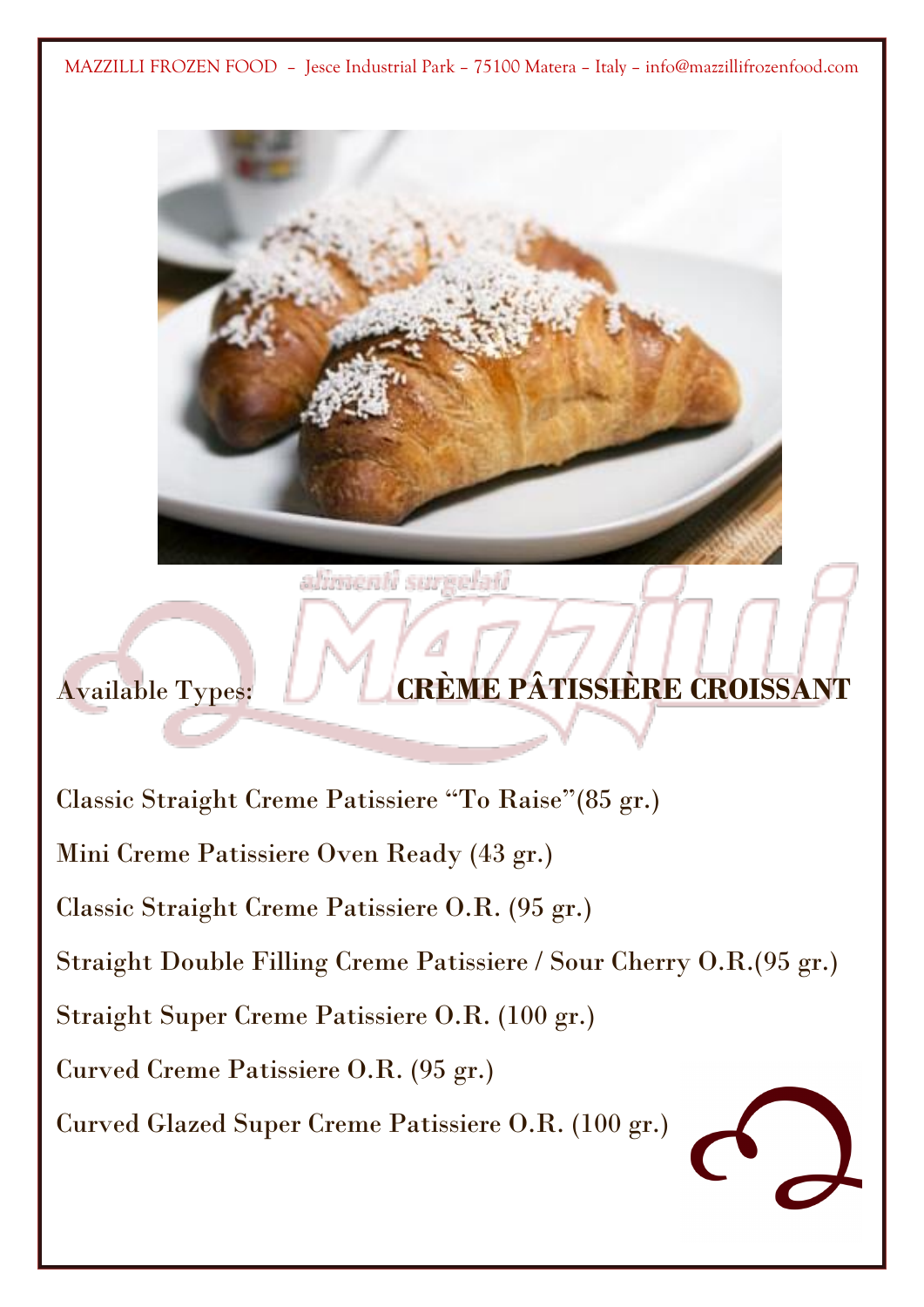### Available Types: **APRICOT JAM CROISSANT**

Classic Apricot Jam "To Raise"(85 gr.) Mini Apricot Jam Oven Ready (43 gr.) Classic Straight Apricot Jam O.R. (95 gr.) Straight Super Apricot Jam O.R. (100 gr.) Curved Apricot Jam O.R. (95 gr.) Curved Glazed Super Apricot Jam (100 gr.)

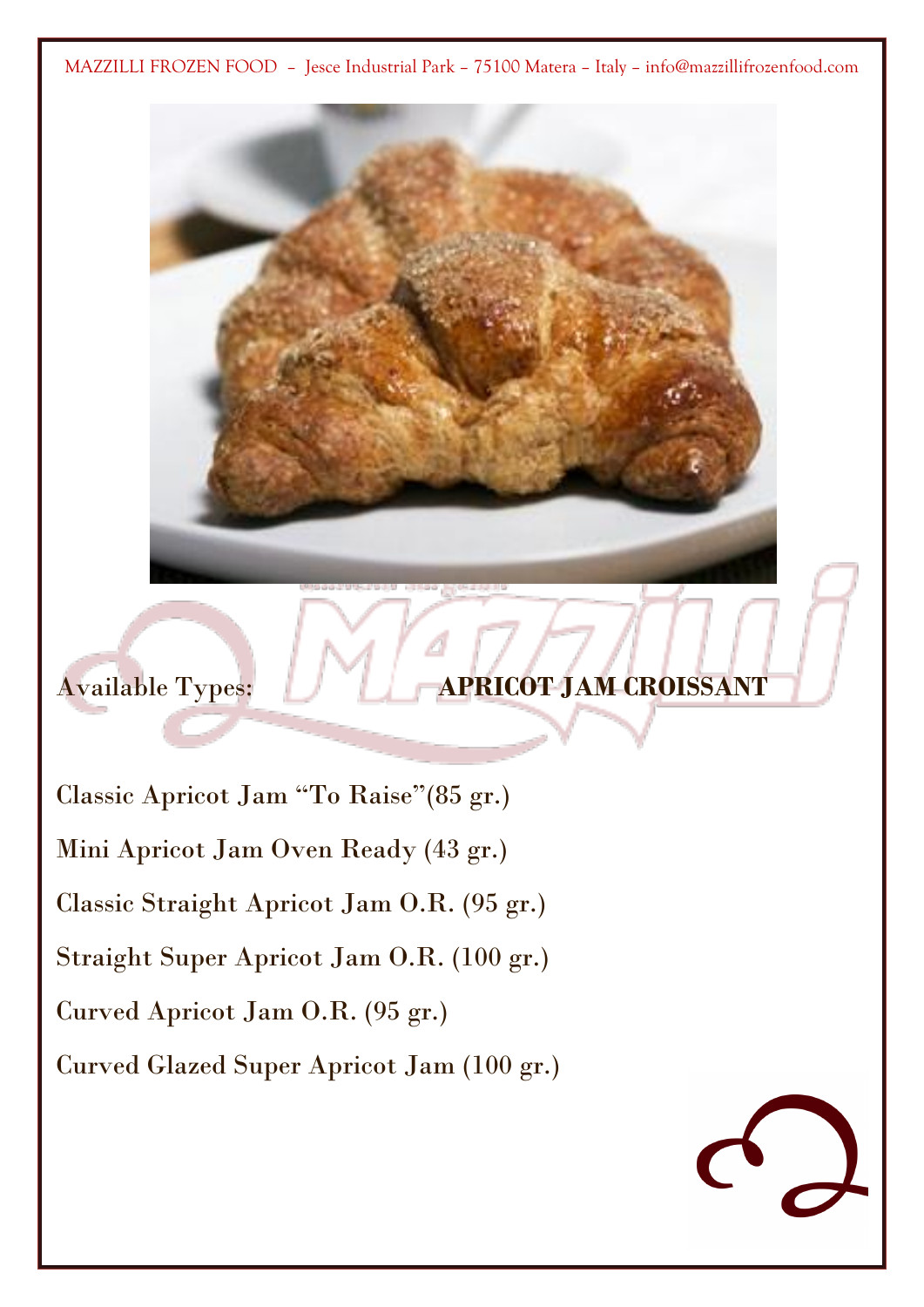

alimenti surgelati

## Available Types: **CHOCOLATE CROISSANT**

Classic Chocolate "To Raise"(85 gr.)

Mini Chocolate Oven Ready (43 gr.)

Classic Straight O.R. (95 gr.)

Straight Super Chocolate O.R. (100 gr.)

Curved Chocolate O.R. (95 gr.)

Curved Glazed Super Chocolate O.R. (100 gr.)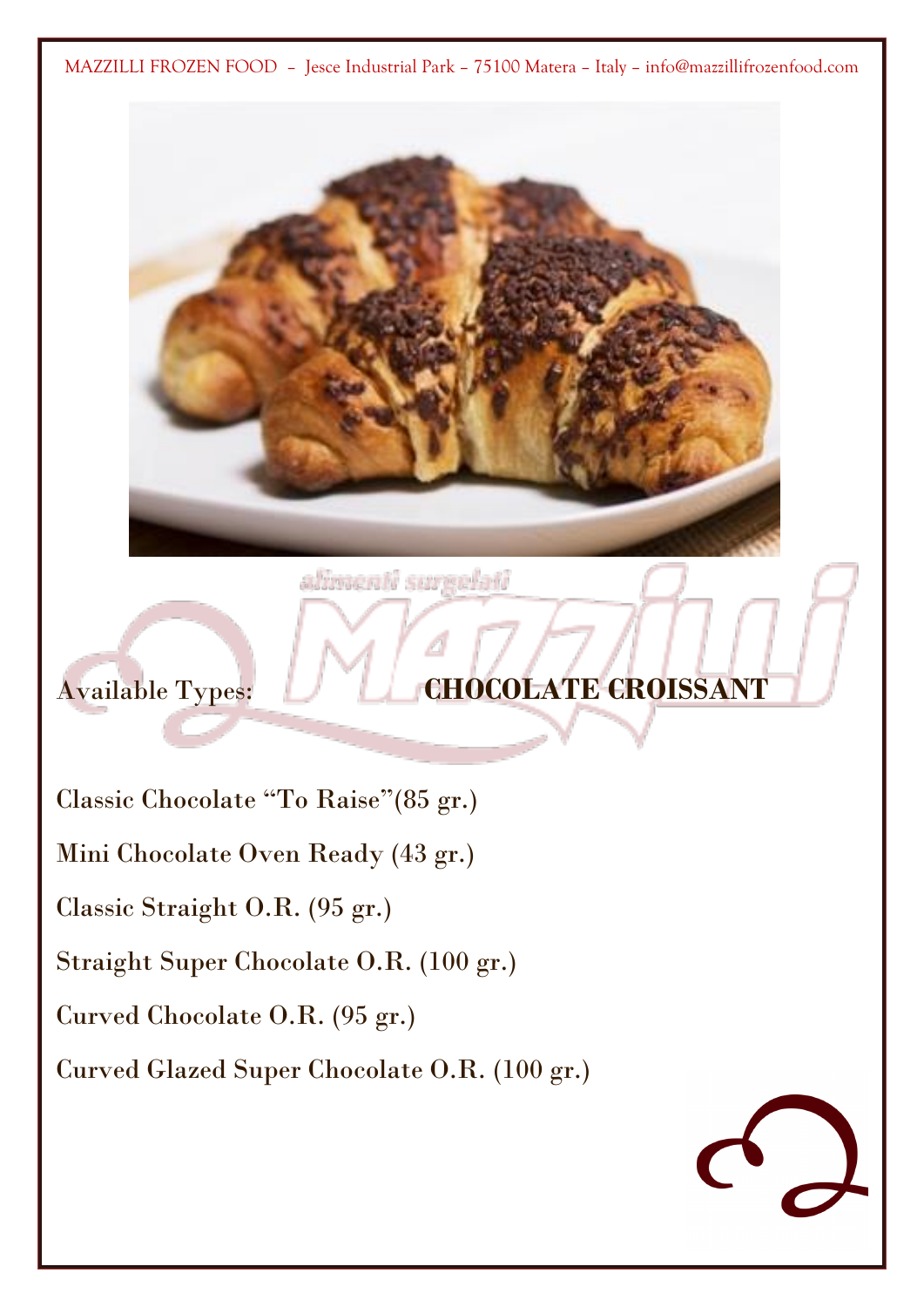

alimenti surgelati

Available Types: **CEREAL CROISSANT** 

Mini Cereal Oven Ready (35 gr.)

Classic Straight Cereal O.R. (80 gr.)

Straight Cereal with Fruits of the Forest O.R. (95 gr.)

Straight Cereal with Honey O.R. (95 gr.)

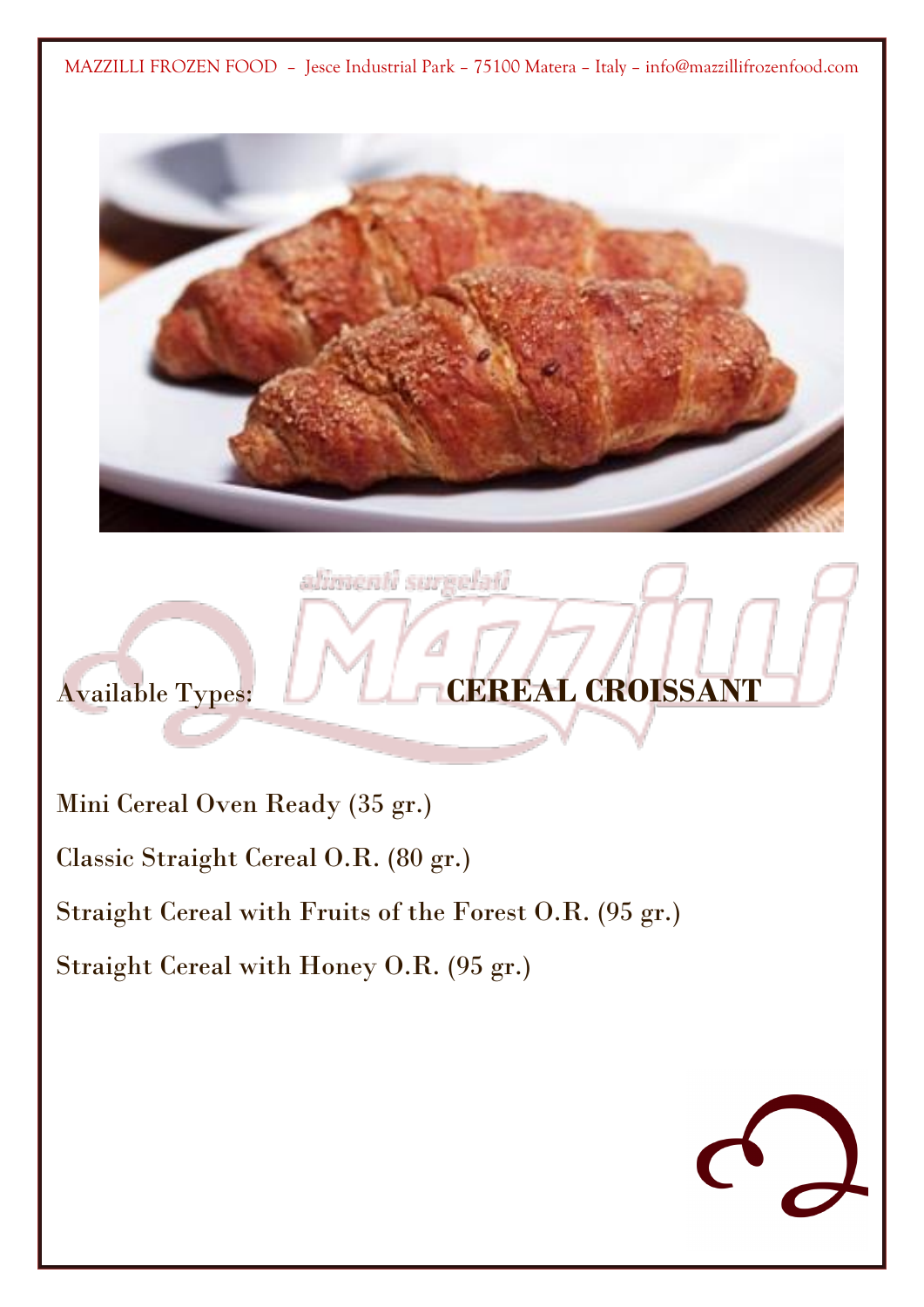

alimenti surgelati

Available Types: **BRAIDS** 

Braids with Chocolate (90 gr.)

Braids with Creme Patissiere (90 gr.)

Braids with Apple Jam (90 gr.)

Mini Braids with Chocolate *or* Creme Patissiere *or* Apple Jam (45 gr.)

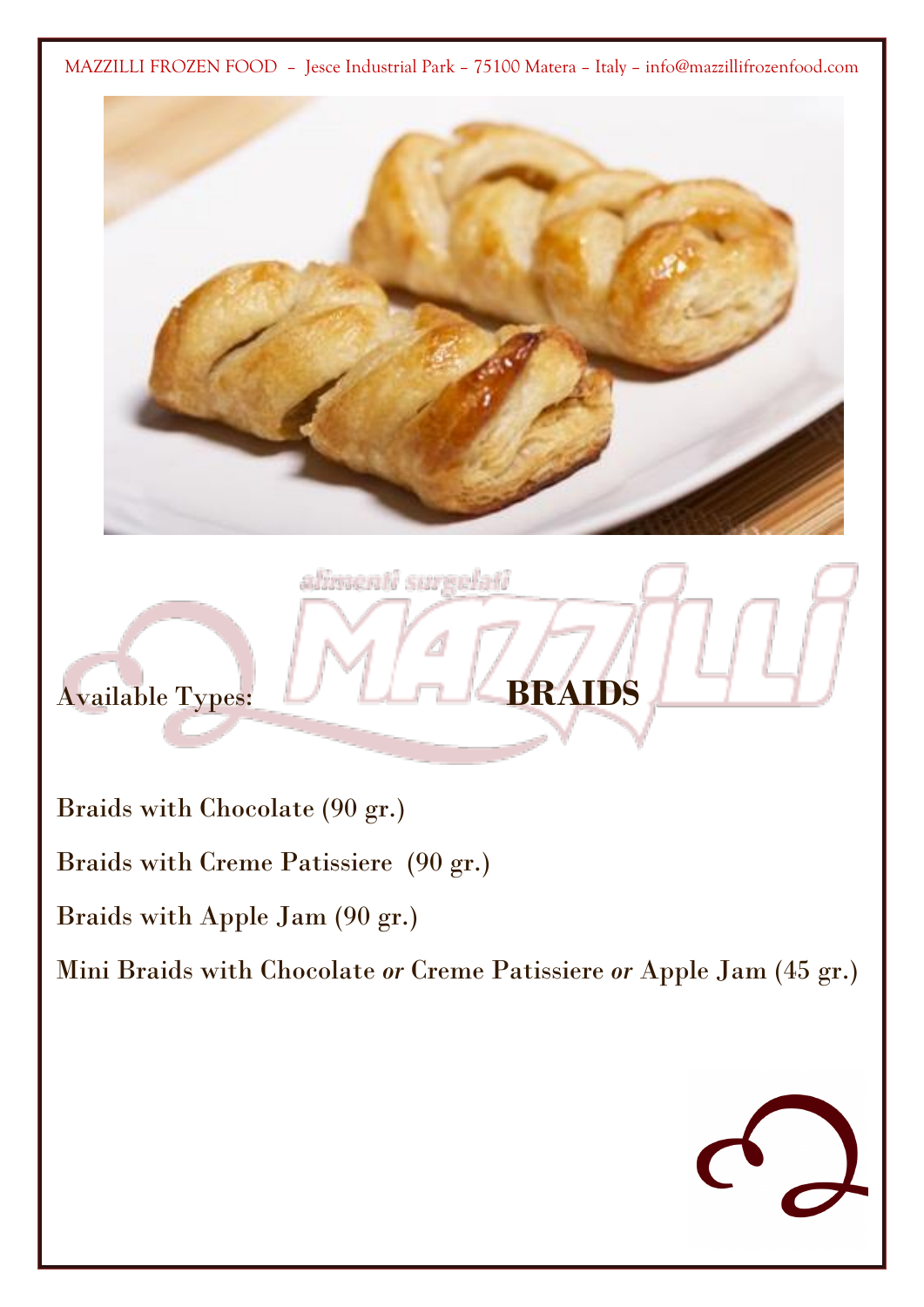

Available Types: **PAIN AU CHOCOLAT**

Pain au Chocolat with Chocolate (80 gr.)

Mini Pain au Chocolat with Chocolate (80 gr.)

Pain au Chocolat with Chocolate and Creme Patissiere (90 gr.)

alimenti surgelati

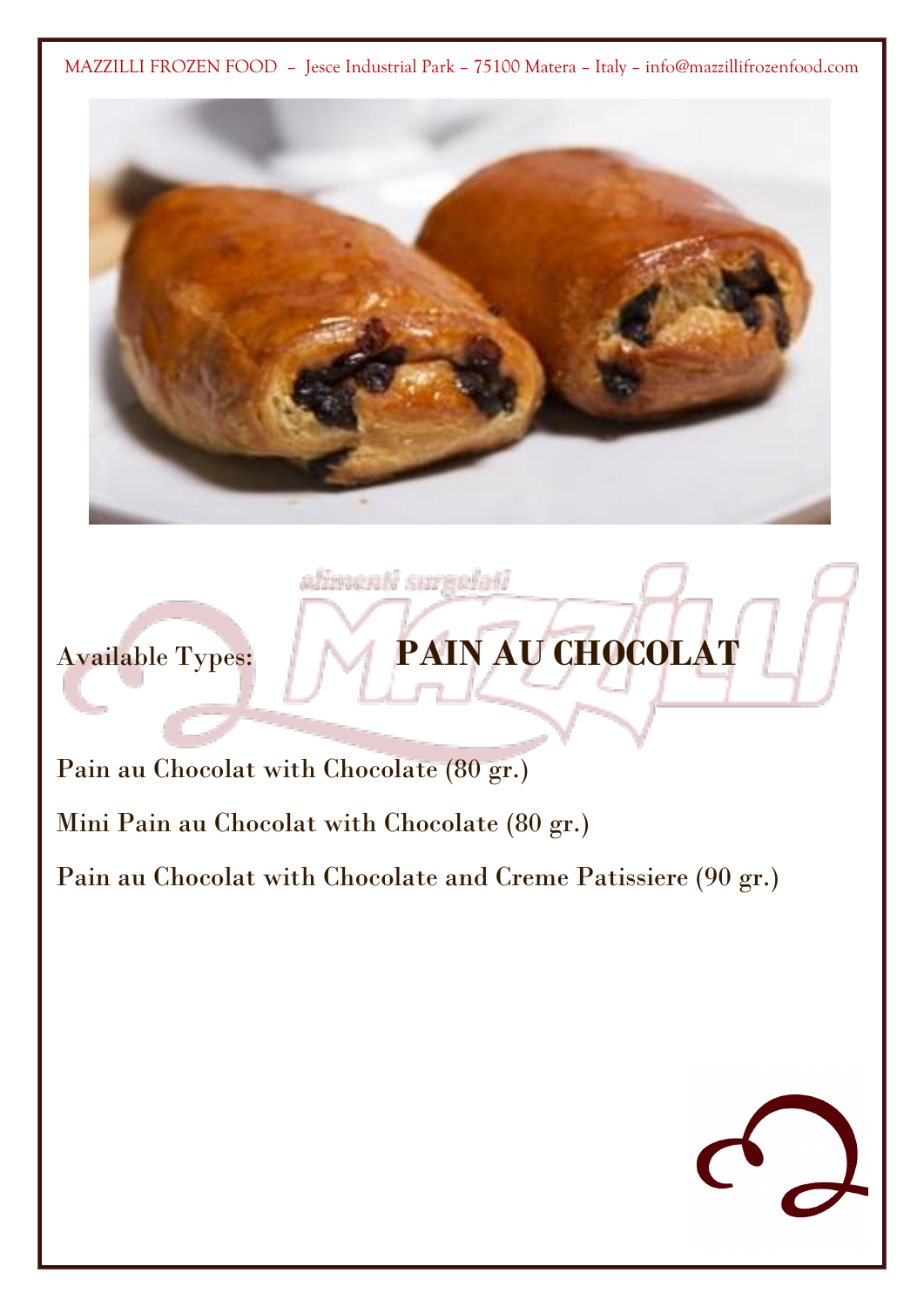

Available Types:  $\Box$  **FLUTES** 

Flutes with Chocolate (70 gr.)

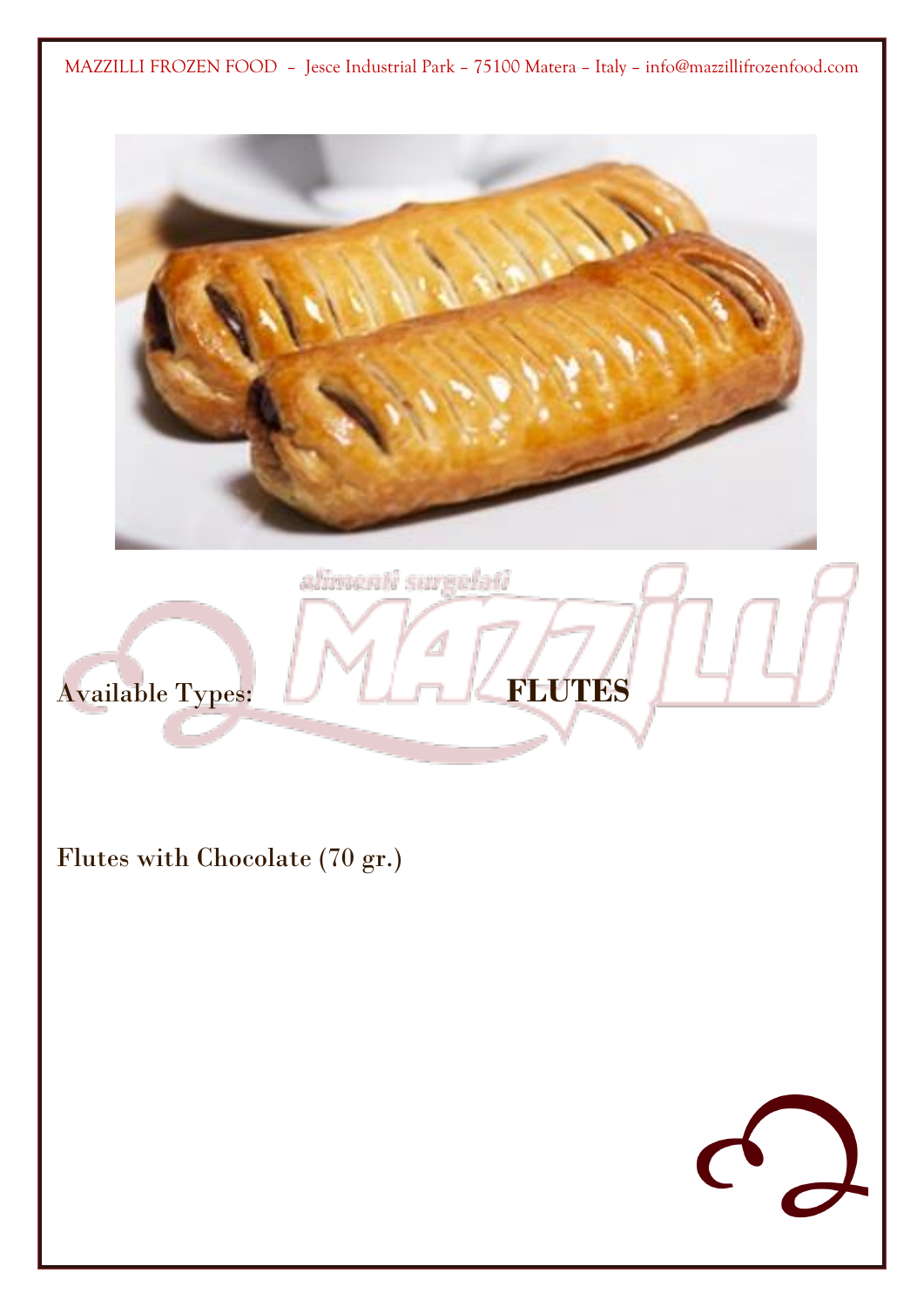



## Available Types: **HALFMOONS**

Halfmoon with Creme Patissiere and Sour Cherry (85 gr.)

Halfmoon with Creme Patissiere and Chocolate (85 gr.)

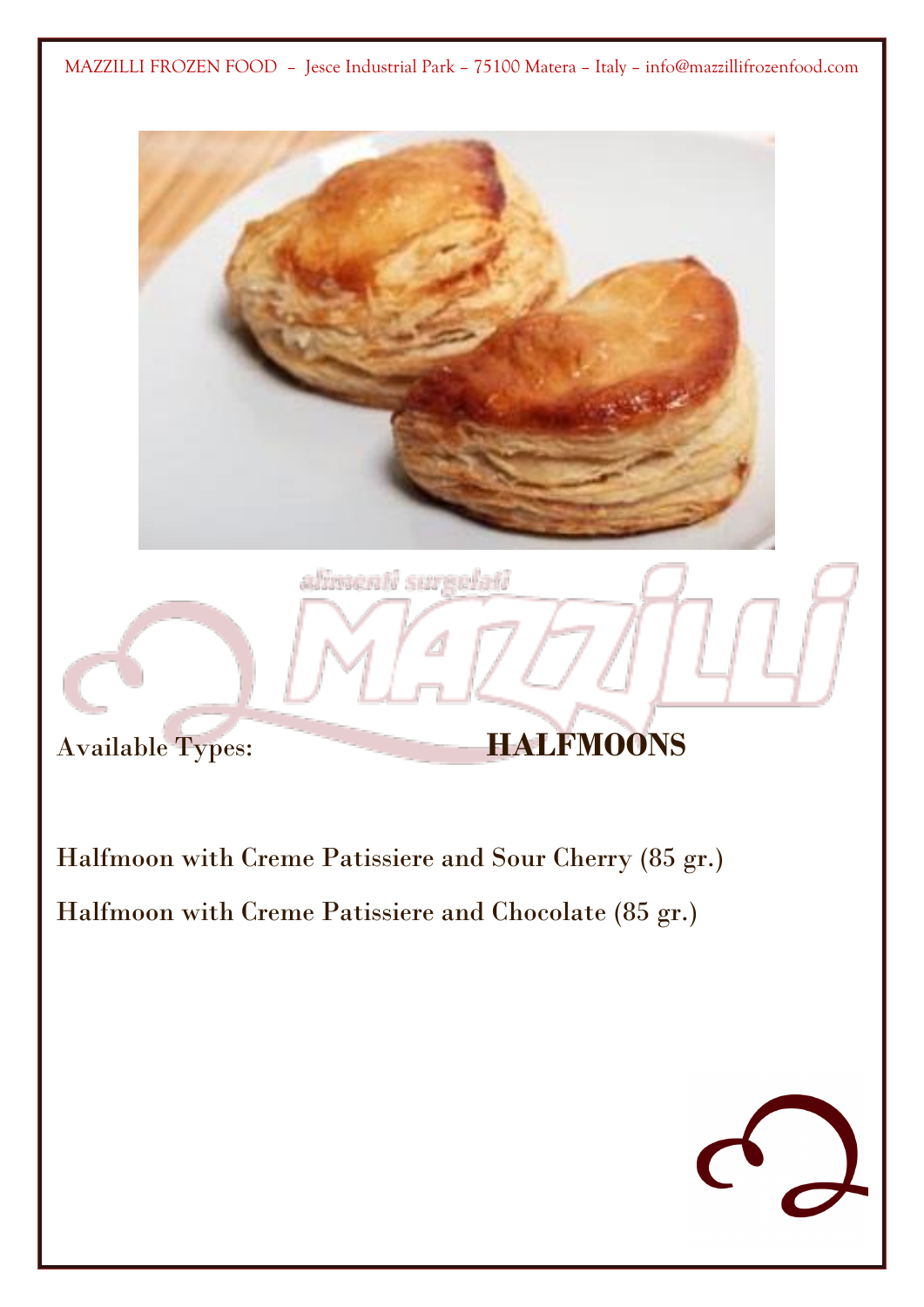

Available types: **LEAVES**

Leave with Chocolate (85 gr.)

Leave with Creme Patissiere and Sour Cherry (85 gr.)

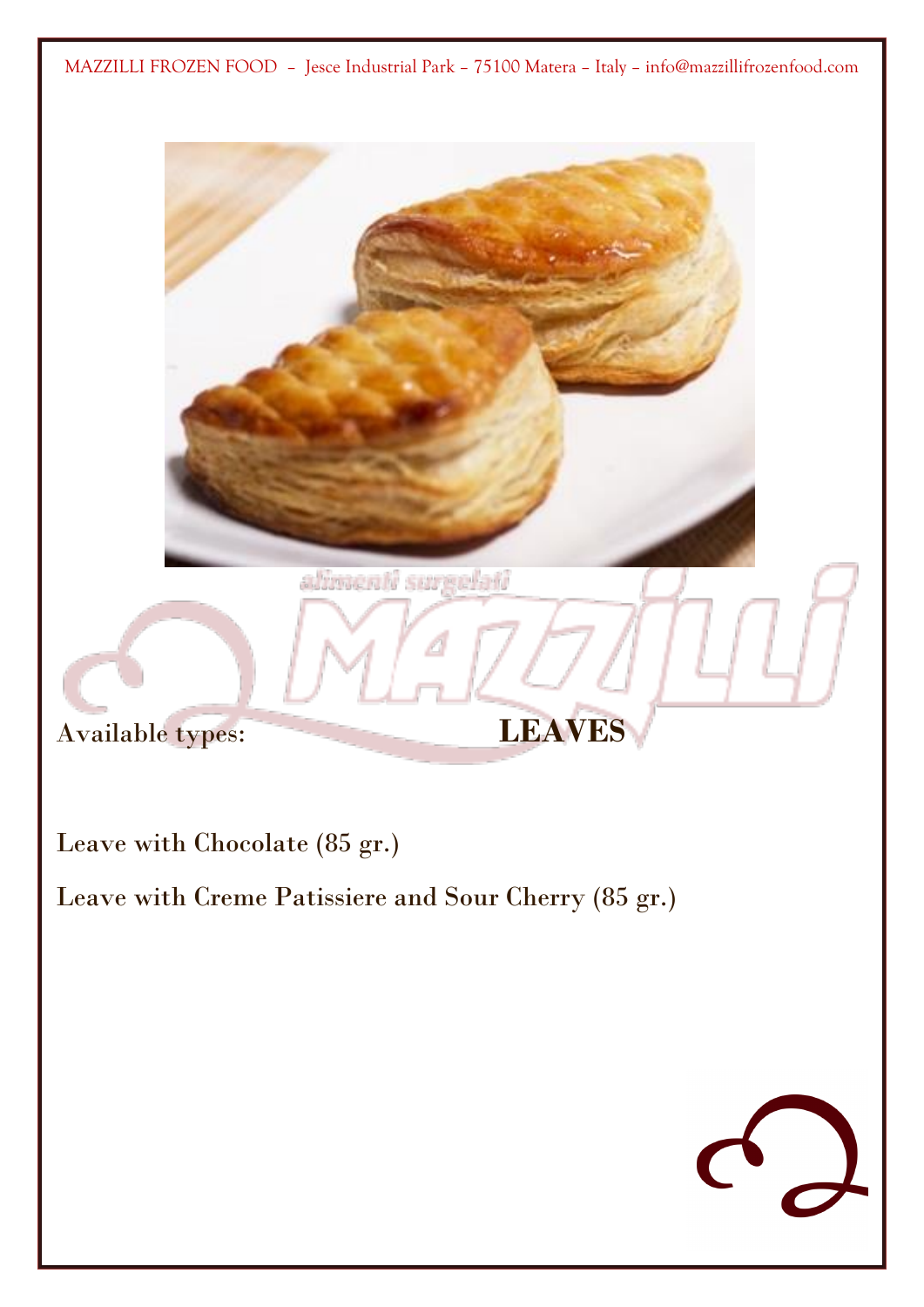

alimenti surgelati

Available Types:  $\Box$  SPIRALS

Spiral with Chocolate (85 gr.)

Mini Spiral with Chocolate (42.5 gr.)

Spiral with Creme Patissiere and Raisin (85 gr.)

Savoury Empty Spiral (80 gr).

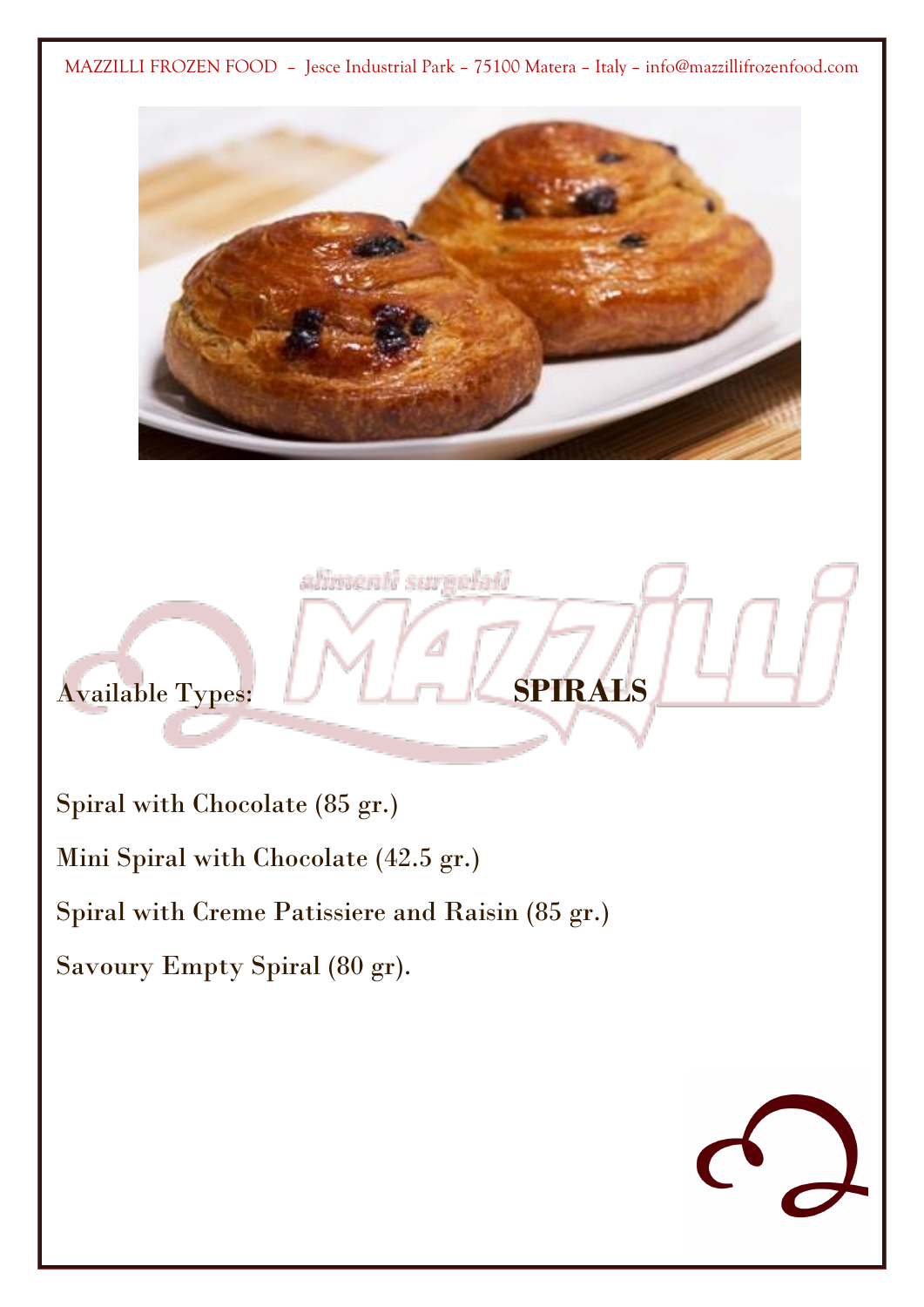



Sfoglini (18 gr.)

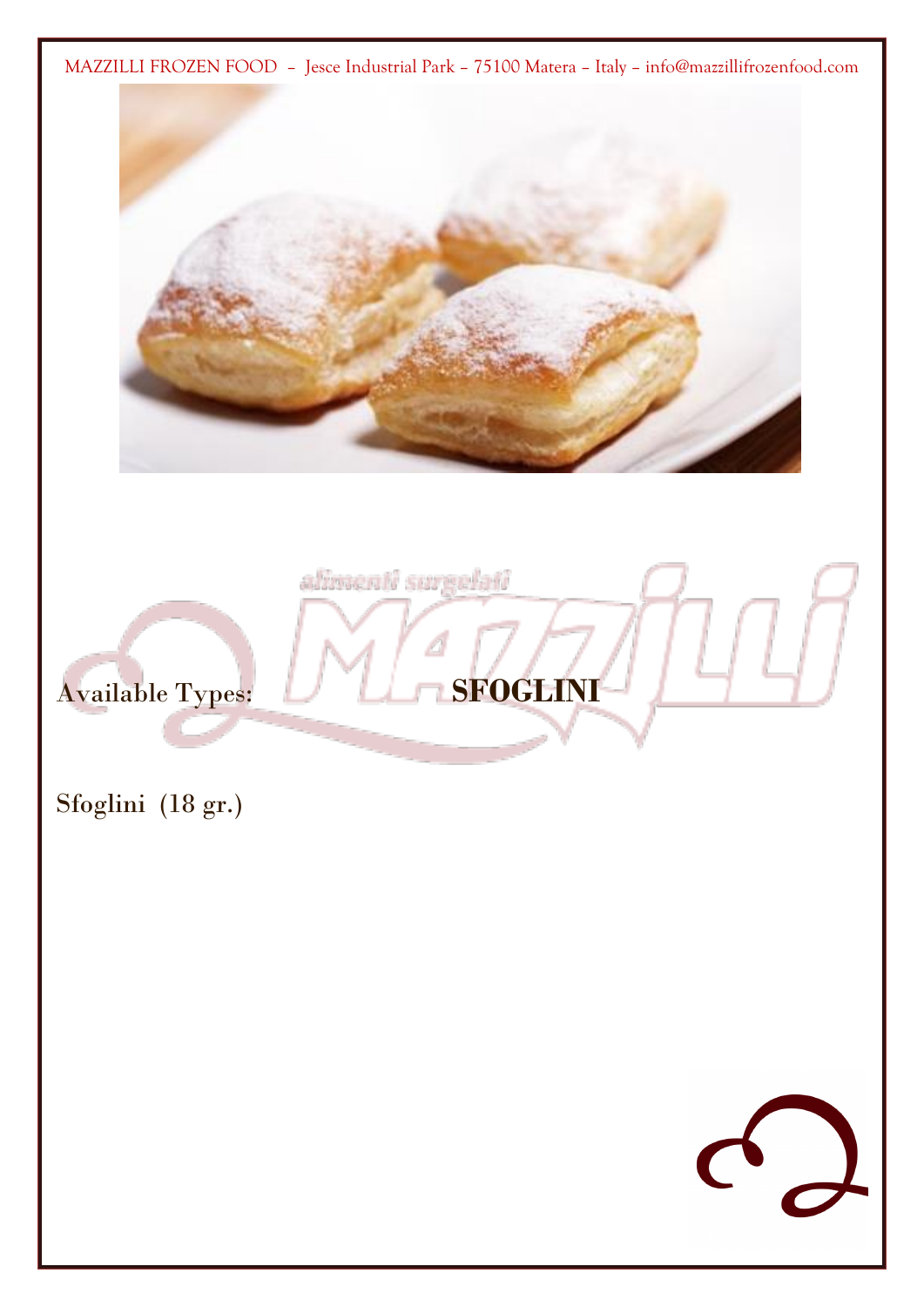

Sfoglia with Creme Patissiere and Apple Jam (90 gr.)

Available Types:  $\Box$  SFOGLIA

Sfoglia with Creme Patissiere and Lemon Marmalade (90 gr.)

alimenti surgelati

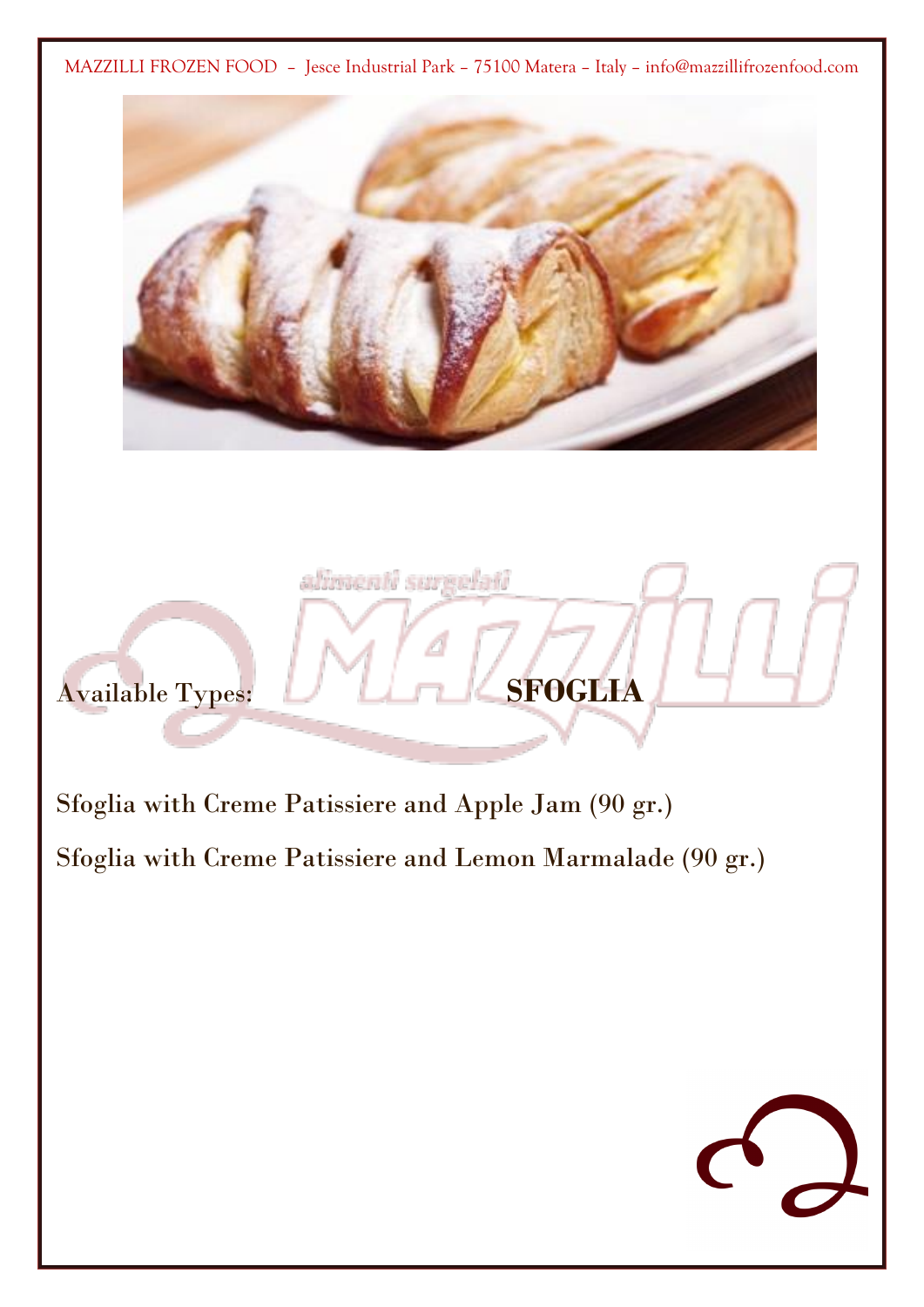

alimenti surgelati

Available Types:  $L_{\text{max}}$  **FANS** 

Fan with Chocolate (90 gr.)

Fan with Creme Patissiere and Cream (90 gr.)

Cereal Fan with Fruits of the forest Jam (90 gr.)

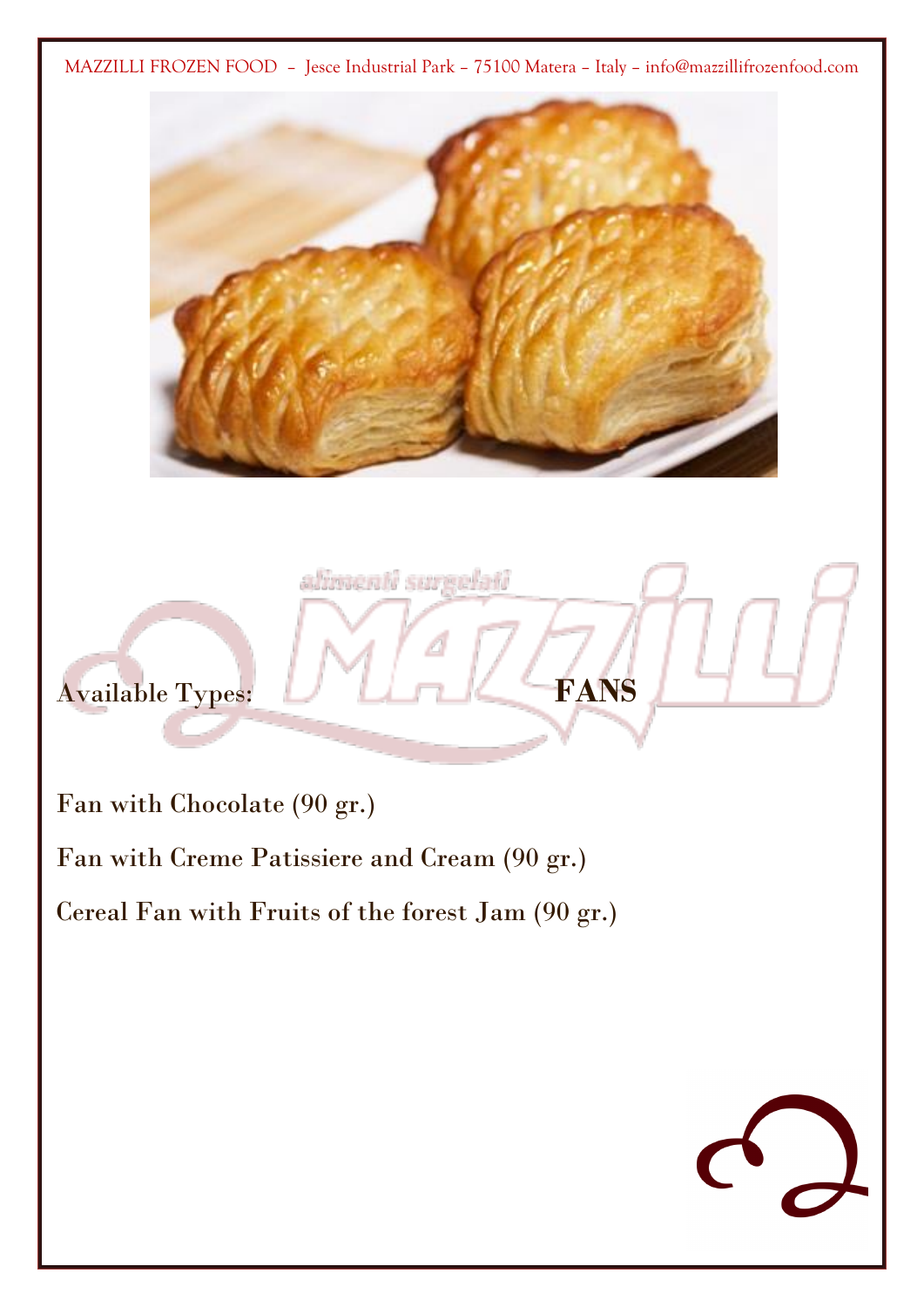

Available Types: **PASTICCIOTTO**

Pasticciotto Moretto (90 gr.)

Pasticciotto from Lecce (90 gr.)

Pasticciotto Creme Patissiere and Sour Cherry (90 gr.)

Pasticciotto Creme Patissiere and Chocolate (90 gr.)

Mini Pasticciotto Creme Patissiere and Sour Cherry (45 gr.)

alimenti surgelati

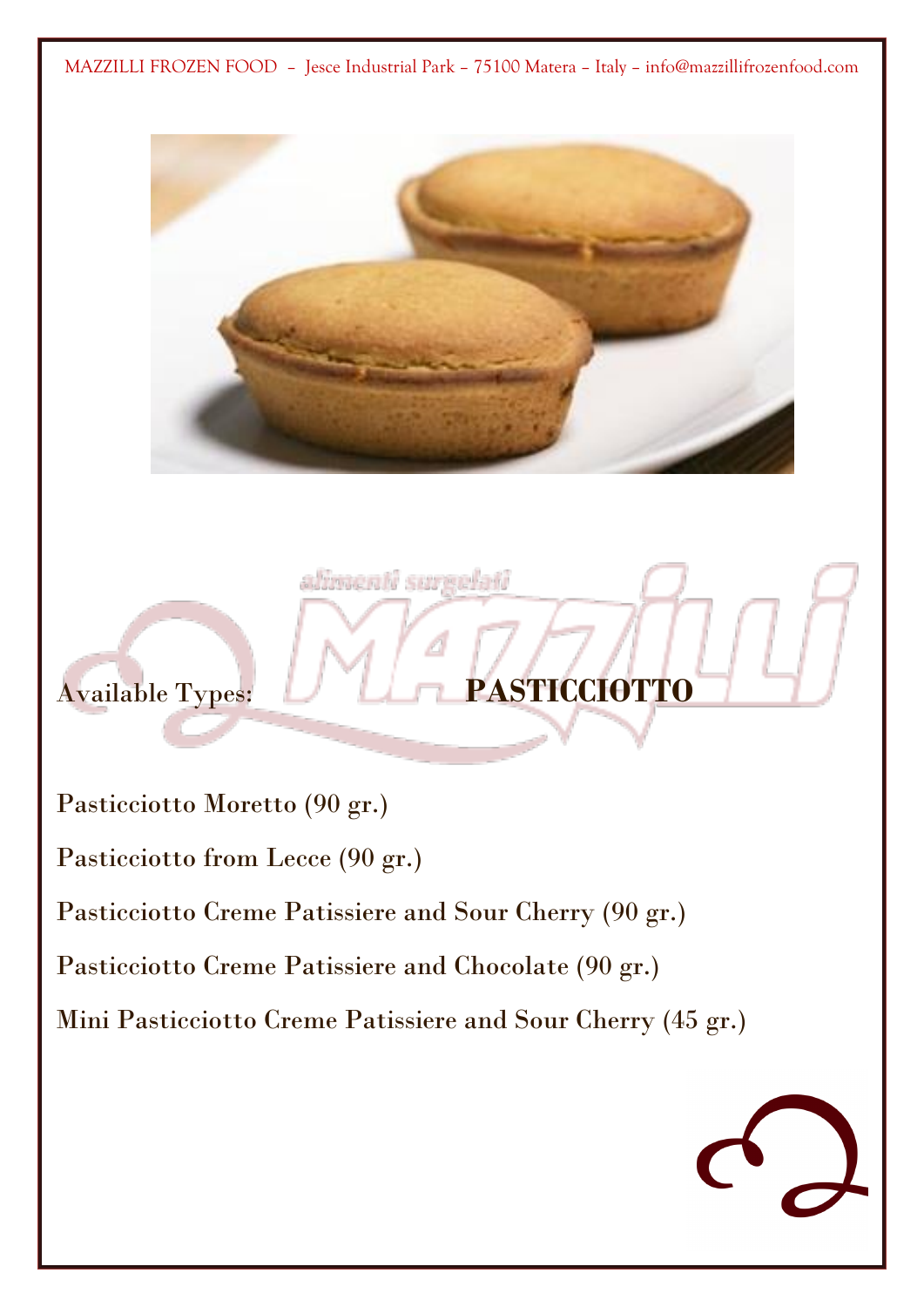



Rigoletti with Fruits of the forest jam (110 gr.)

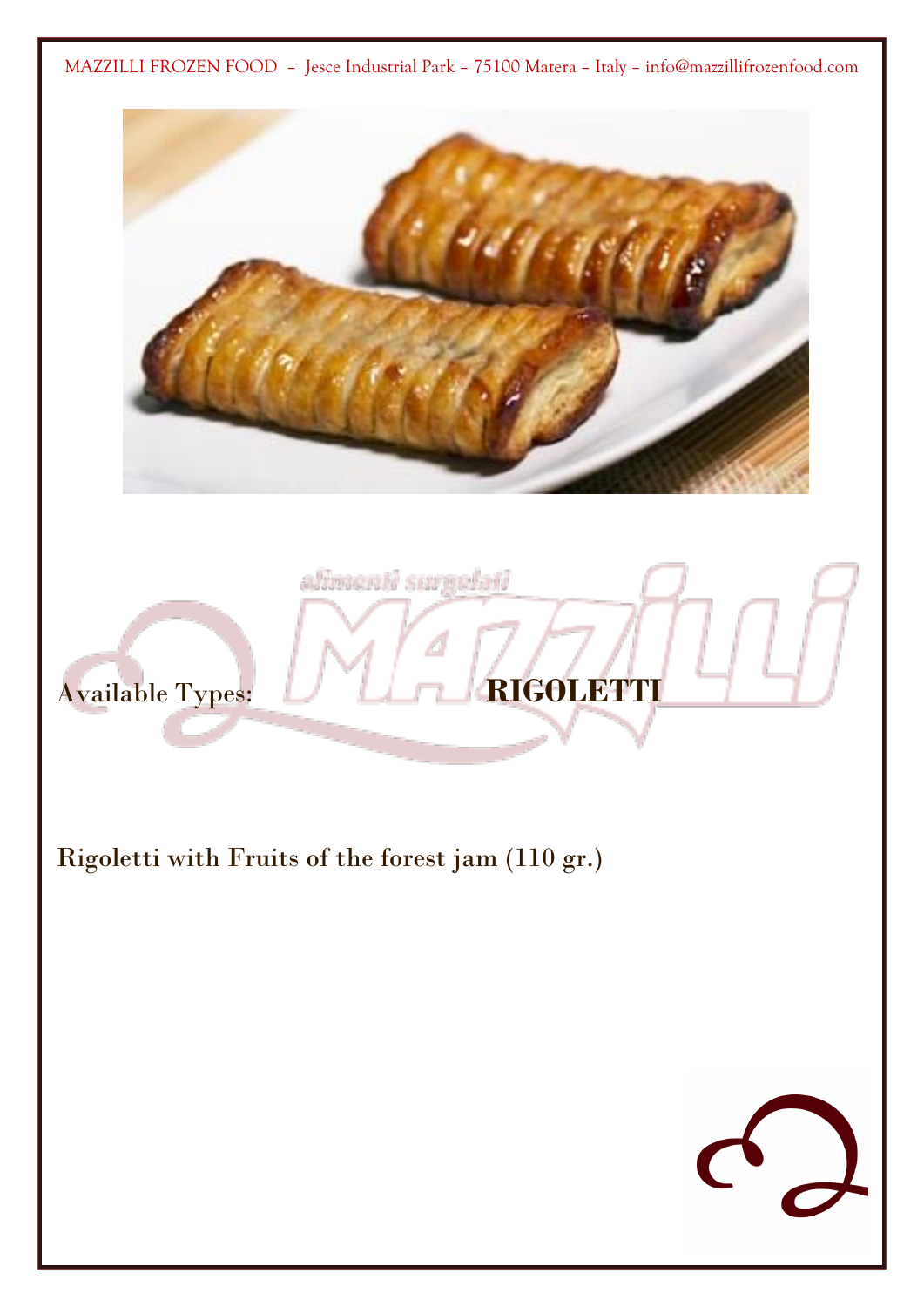



alimenti surgelati

Available Types: **RICCE** 

Mini Ricce (40 gr.)

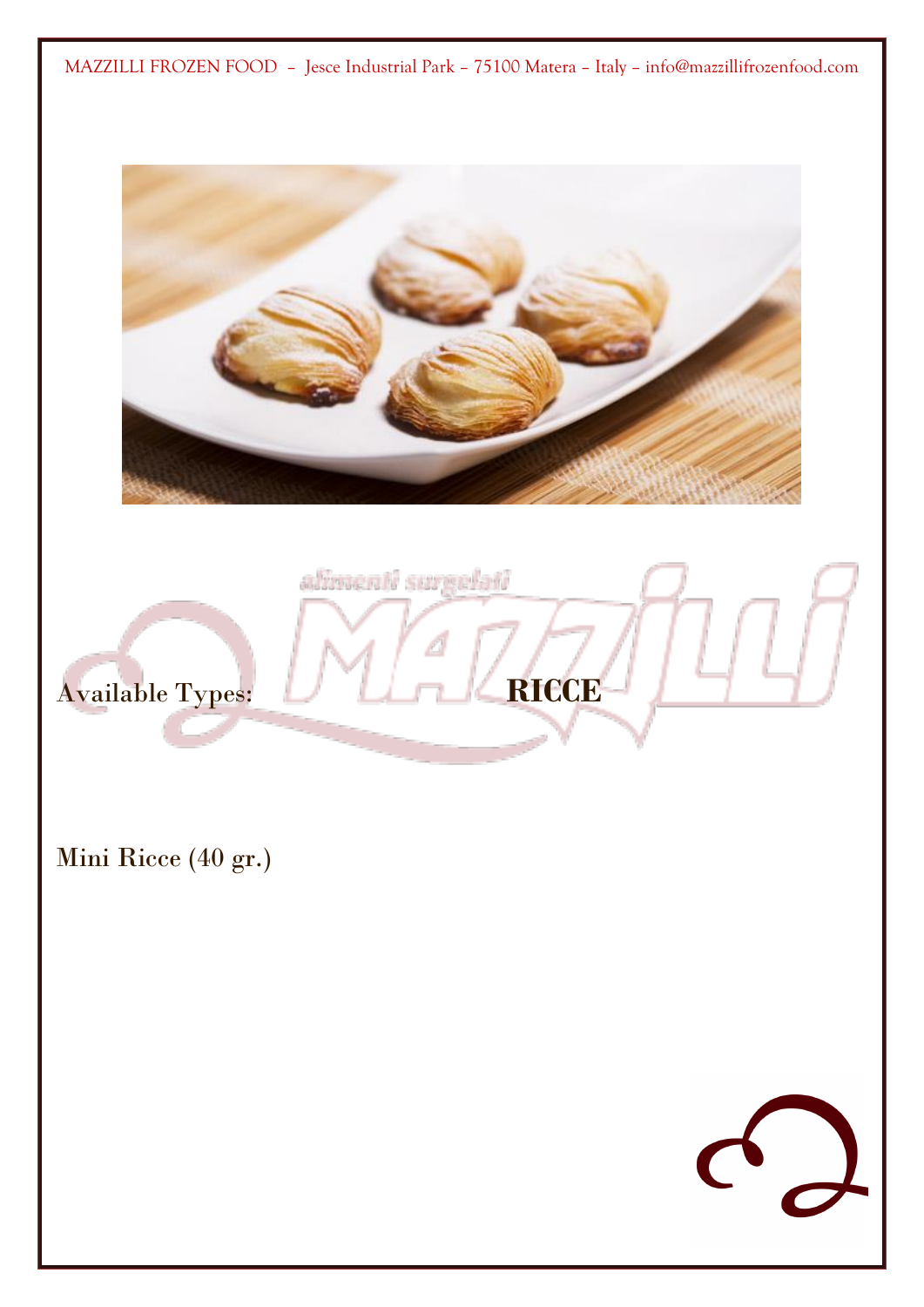

Available Types:  $\Box$  **RUSTICO** 

Rustici stuffed with Meat and Peas (105 gr.)

Rustici stuffed with Mozzarella and Tomato (105 gr.)

alimenti surgelati

Rustici stuffed with Spinach and Ricotta (105 gr.)

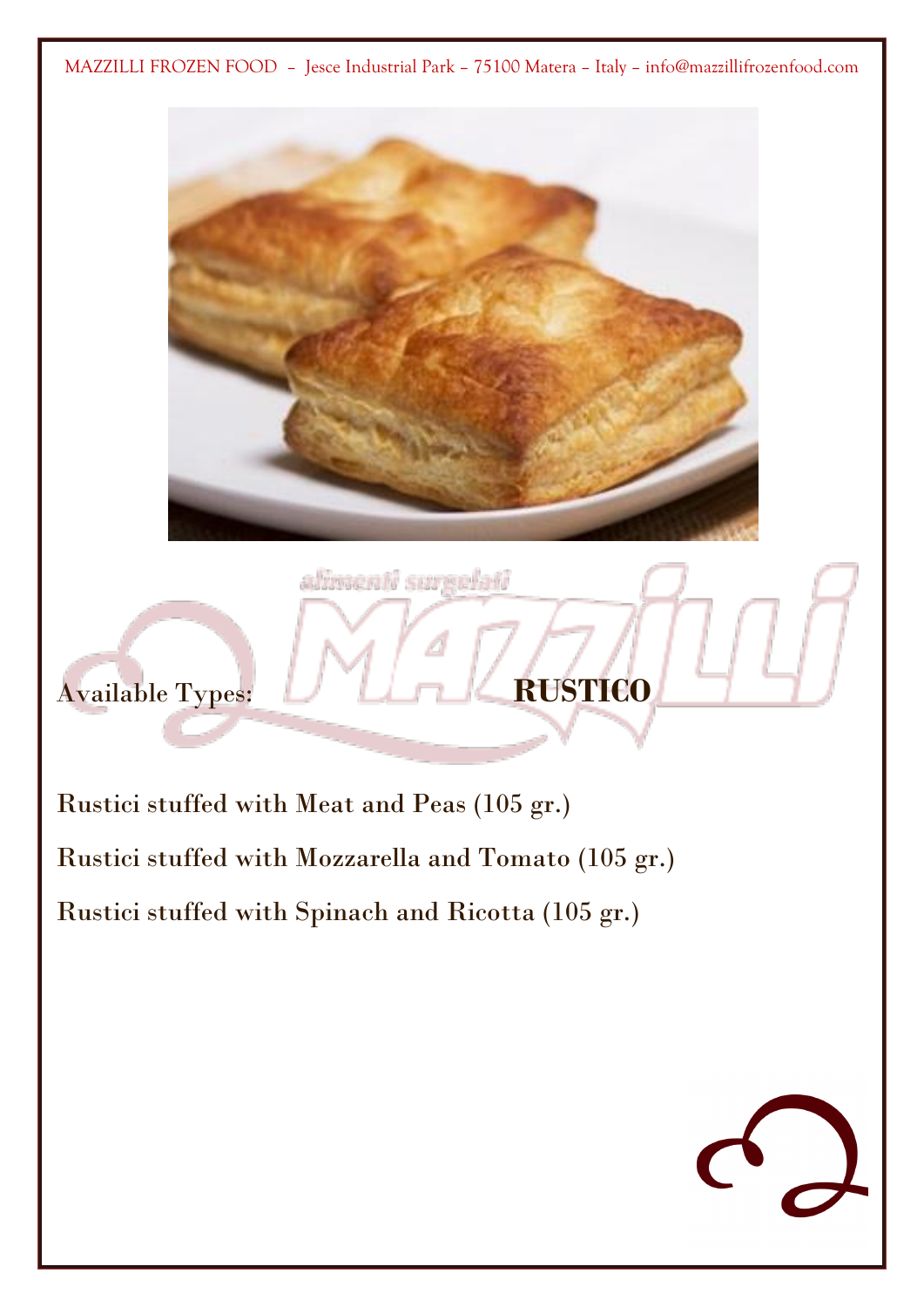





Mixed Mini Rusticos

(Meat and peas / Wurstel / Spinach and Ricotta) (40 gr.)

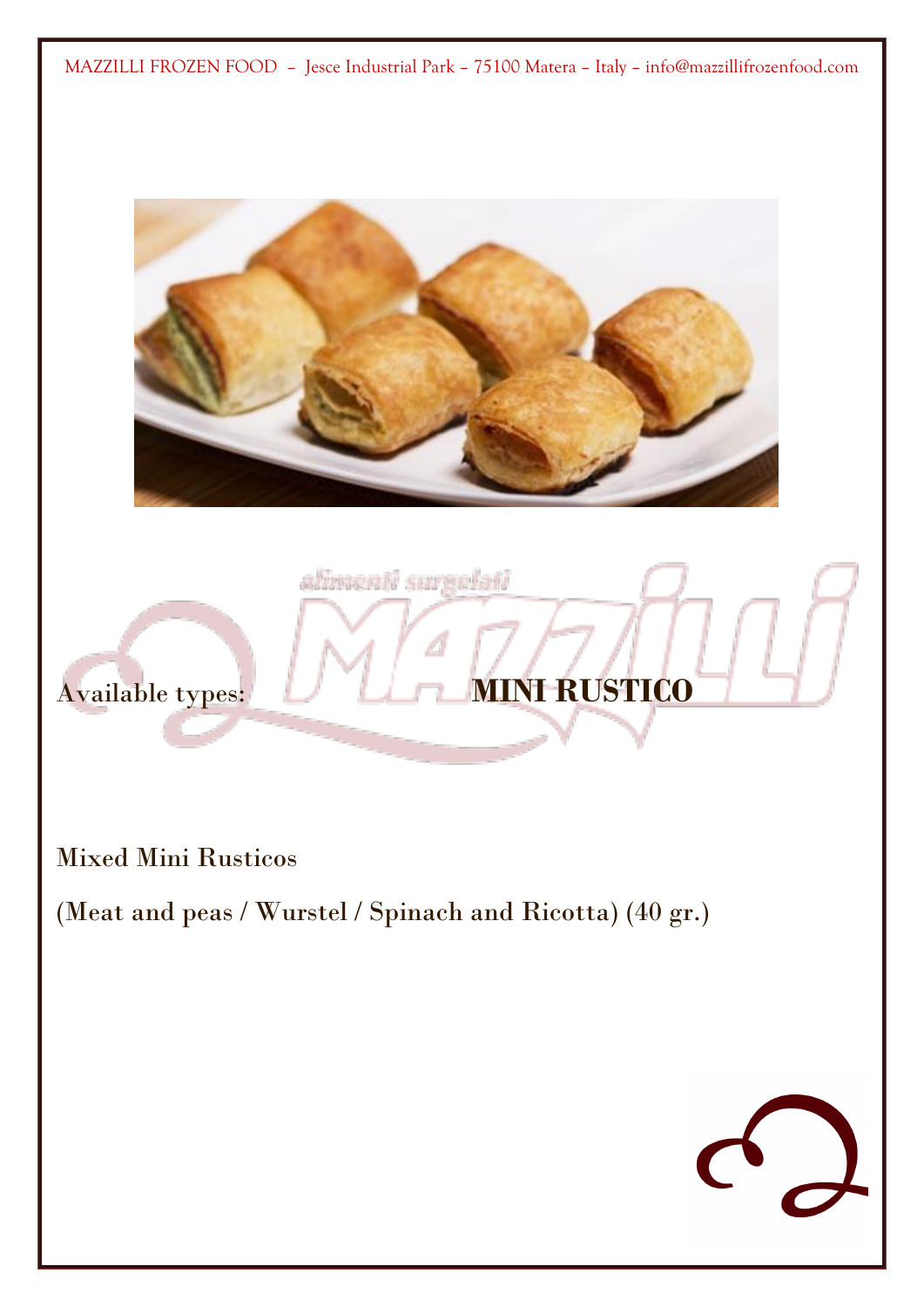



Mixed Appetizers

(Meat and peas / Wurstel / Spinach and Ricotta) (20 gr.)

alimenti surgelati

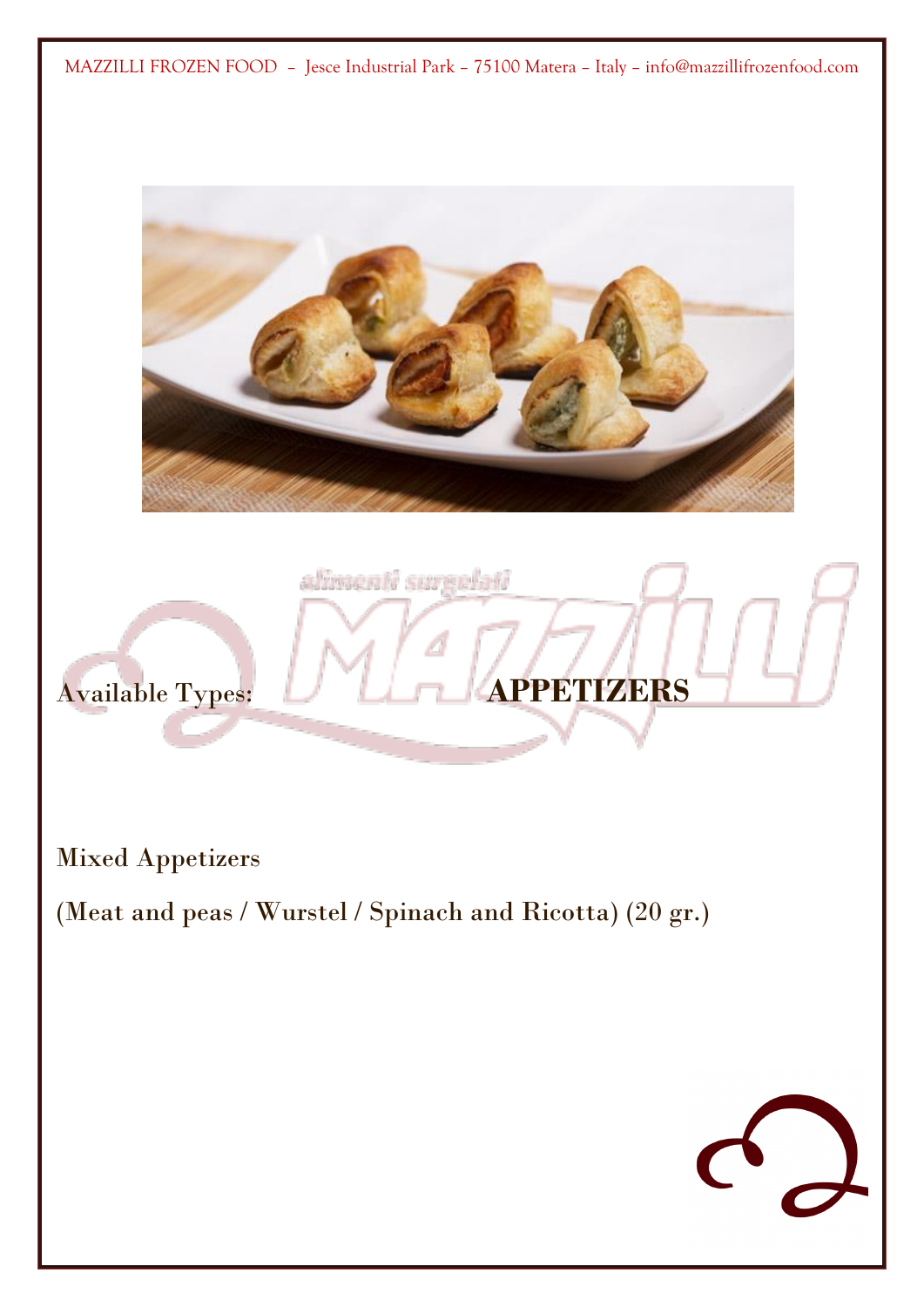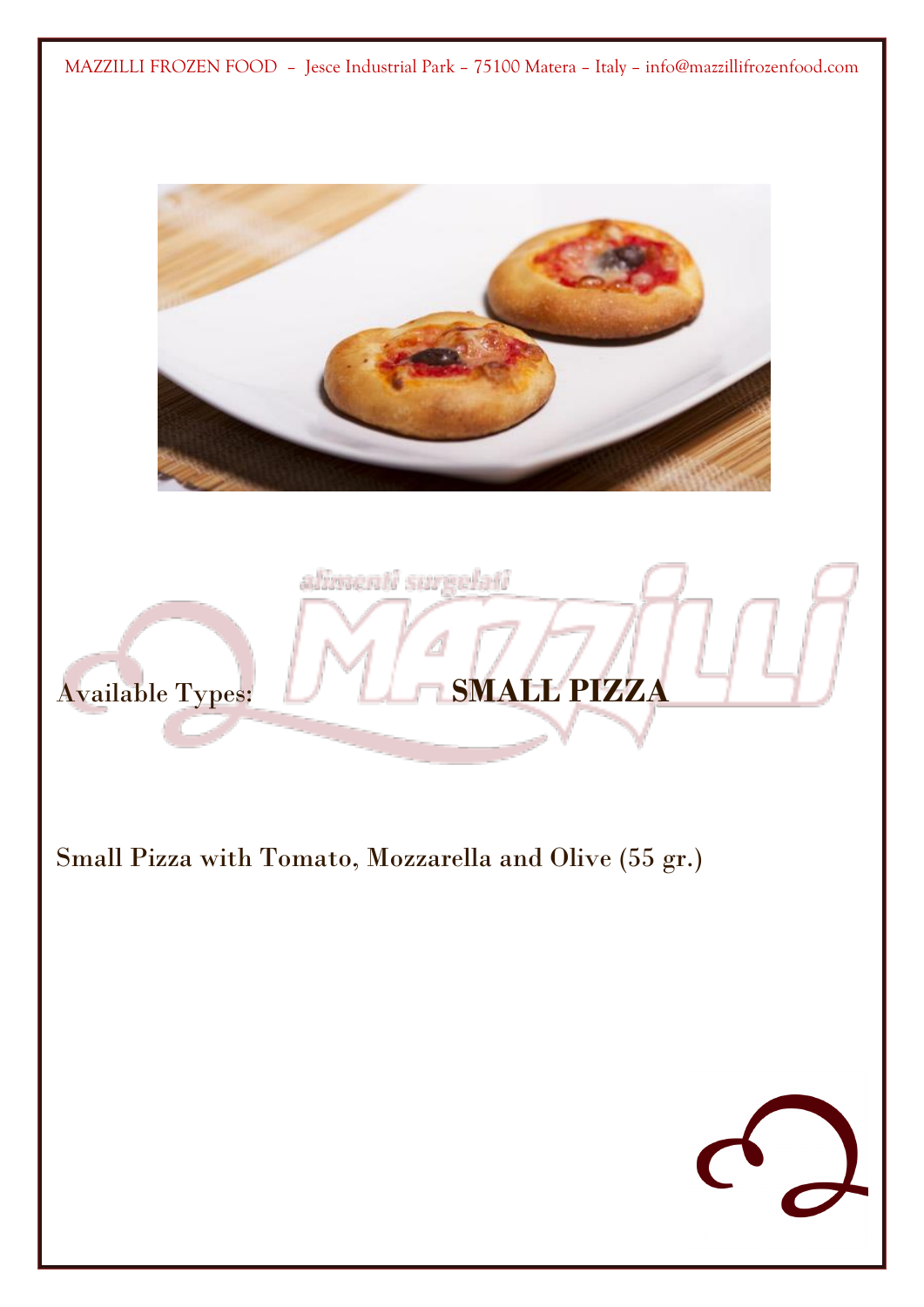

Available Types: **PANZAROTTINO** 

Prefried Panzarottino with Tomato and Mozzarella (35 gr.) Uncooked Panzarottino with Tomato and Mozzarella (35 gr.) Prefried Cereal Panzerottino with Tomato and Mozzarella (35 gr.) Uncooked Cereal Panzerottino with Tomato and Mozzarella (35 gr.)

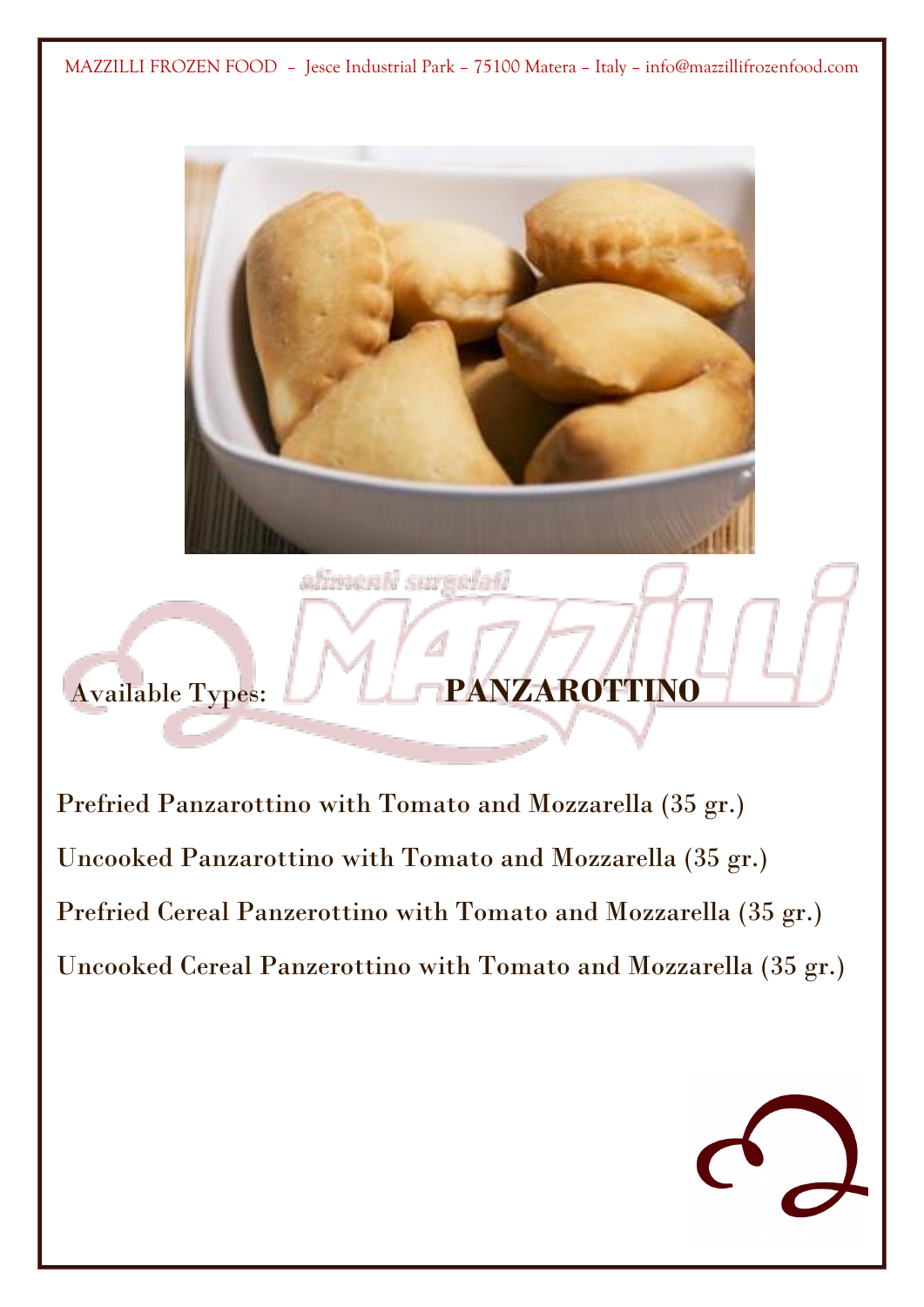

alimenti surgelati

## Available Types: **PUFF PASTRY / PASTA FROLLA**

In Rolls and Foils from 250 gr up to 2.5 kg.

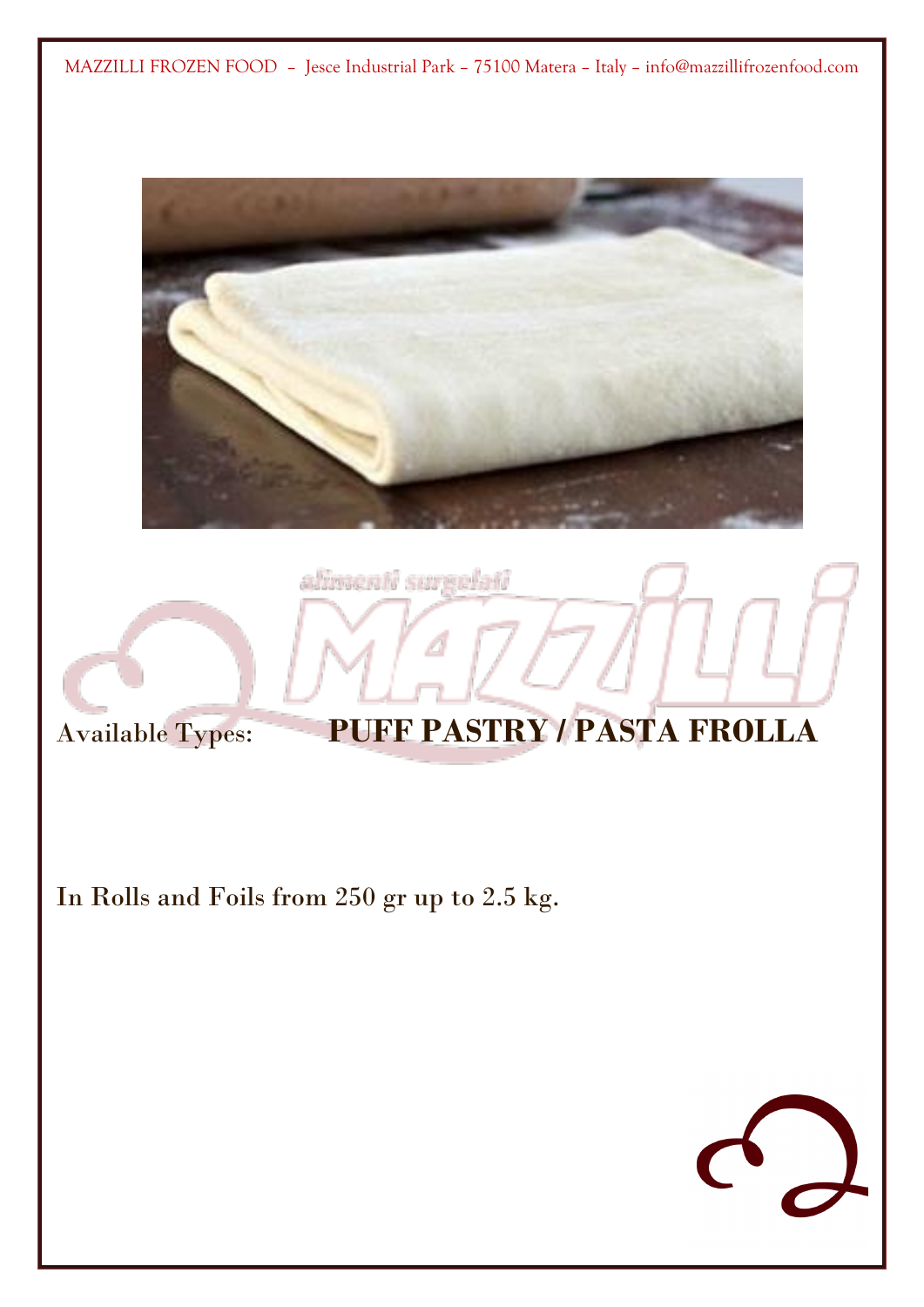



Ricotta Tart with Chocolate chips (1000 gr.) 5 pcs per box.

Apple Tart (1000 gr.) 5 pcs èer box.

Lemon Creme Patissiere Tart (1000 gr.) 5 pcs per box.

Chocolate Tart (1000 gr.) 5 pcs per box.